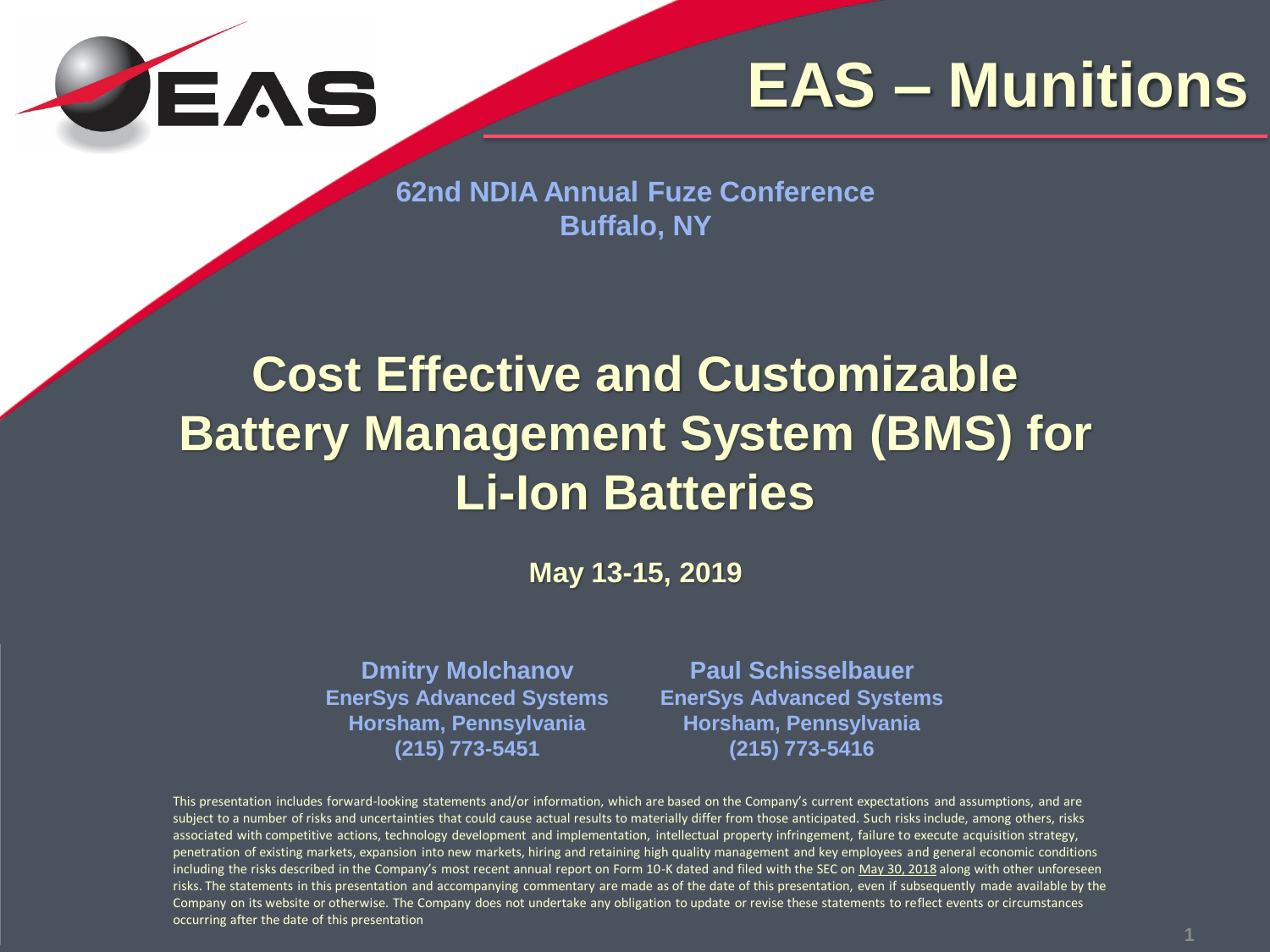

#### **Agenda**

- Introduction
- BMS Common and New Features
- BMS for Flight Termination System (FTS)
- BMS Customization
- Over/Under Voltage Protection
- Over-Current Protection
- Sleep Mode
- Temperature Control
- Cell Balancing and Cell Connectivity
- Heater Functionality
- Environmental Testing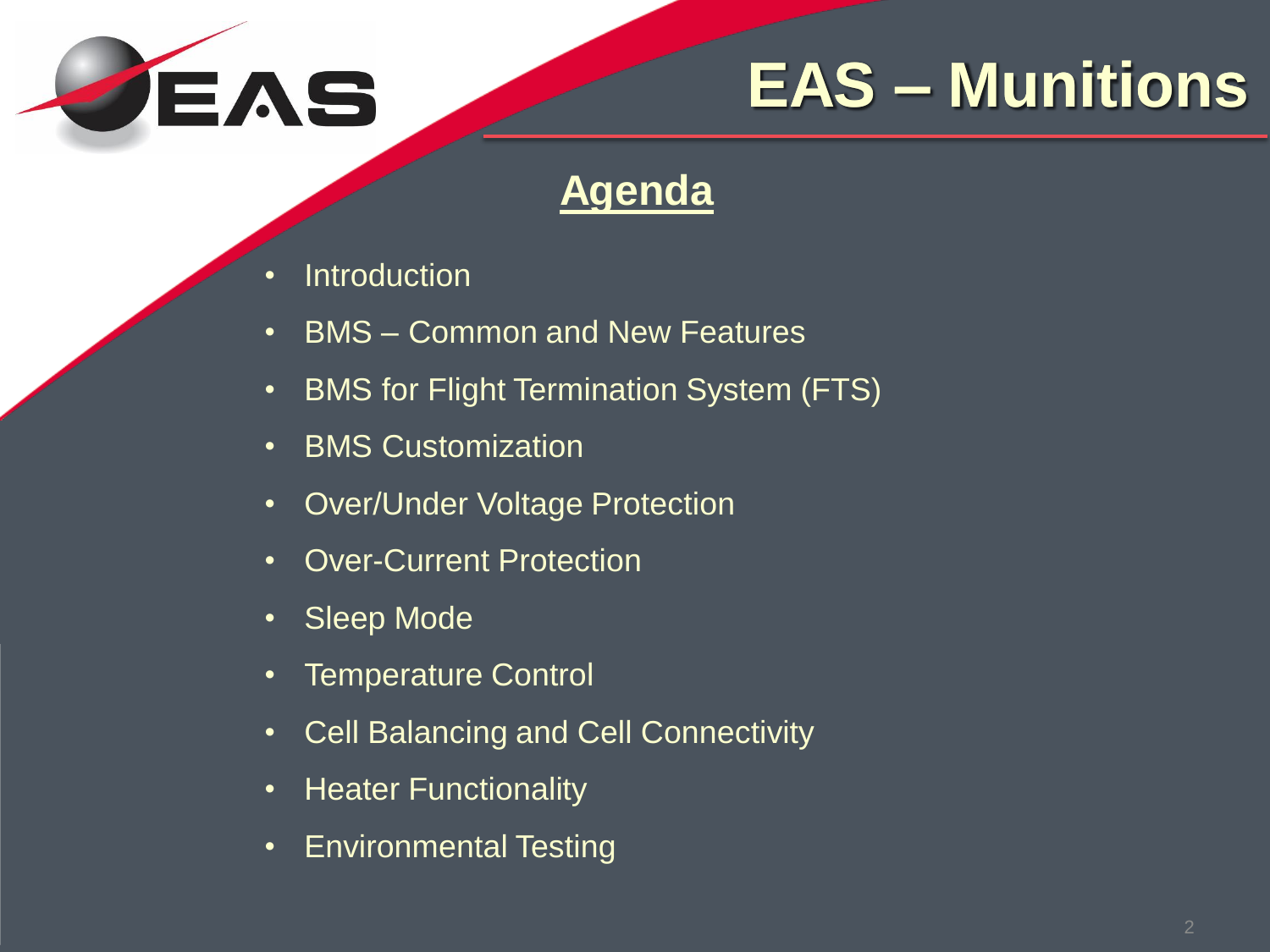

#### **Battery Management System (BMS) - Introduction**

Lithium-Ion (Li-Ion) cells have been the predominant building block for many Li-Ion batteries in consumer electronics and in applications such as

- Vehicle traction packs
- Energy storage systems
- **Military** (focus of interest)

Li-Ion batteries perform very effectively but only if they are treated well. Therefore, they require an effective Battery Management System (BMS).

It is the job of a BMS is to ensure that the battery pack is operated safely.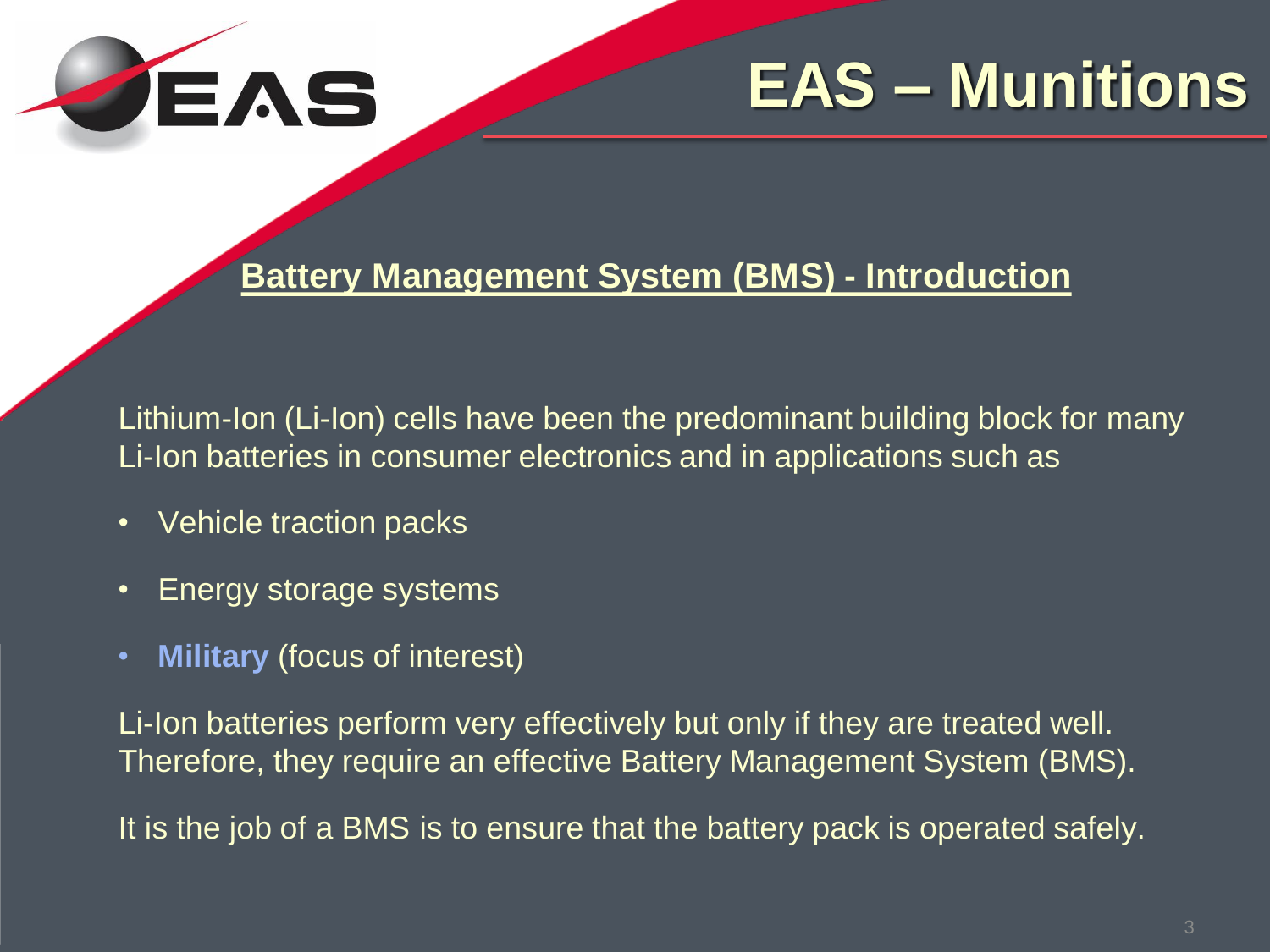

#### **Battery Management System (BMS) - Introduction**

Over the past many years of working with different BMS's for different applications, not all BMS's are the same. They must be tailored for a specific application. We developed and deployed BMS's for:

- Telecommunication industry
- Outside surveillance cameras
- Automotive
- 
- Military (BB2590, Silent Watch, Wearable Electronics)

There are pros and cons in each applications, some features are more important than others. Even though the safety of the battery pack has always been the main concern in any application, customers also ask for a cost effective BMS without major and prolonged re-designs. Our focus in this discussion will be on **military.**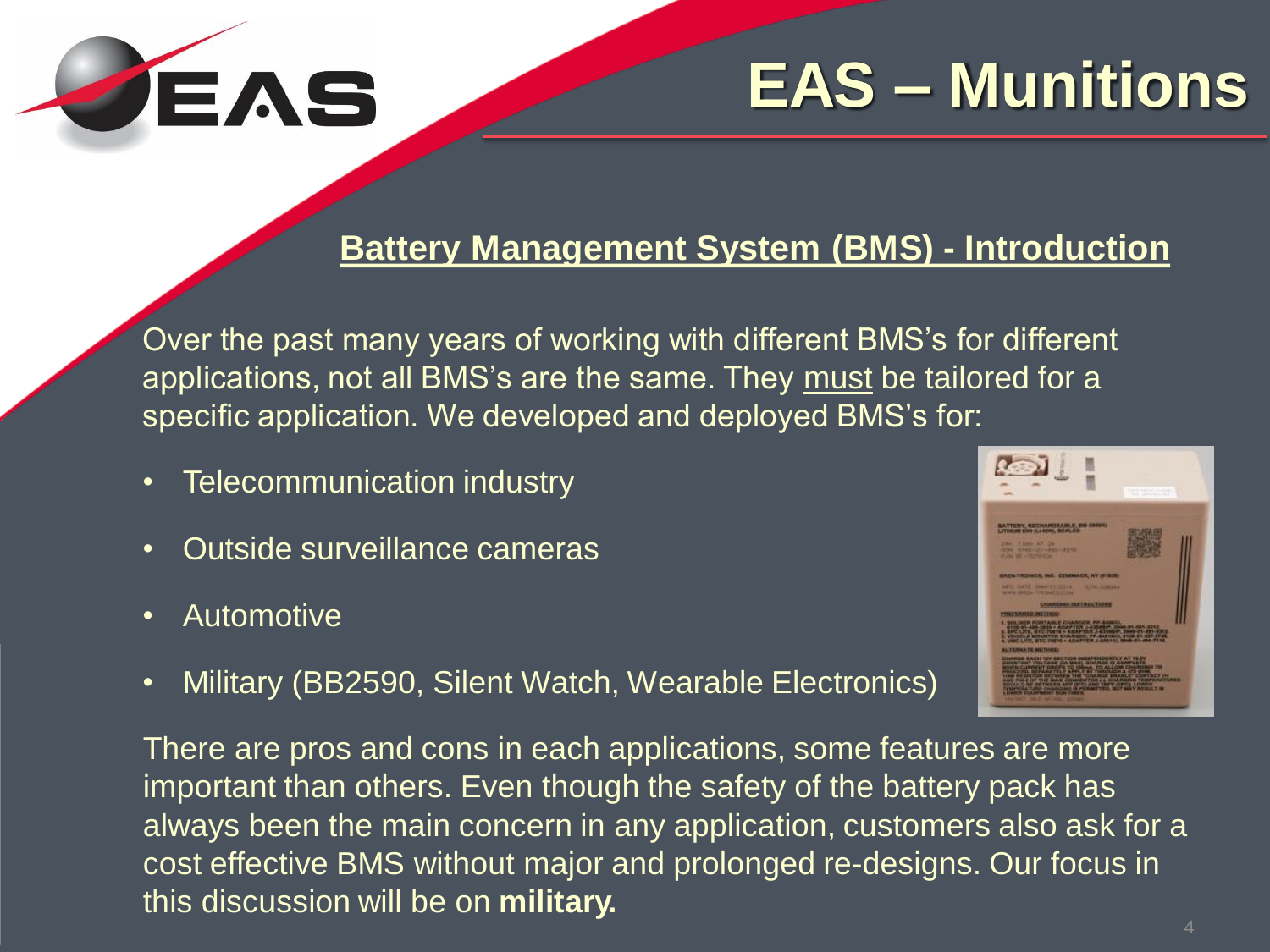

#### **Battery Management System (BMS) – Common Features**

#### While all BMS's may provide:

- Over- and Under-Voltage **Protections**
- Perhaps Cell Balancing
- Over-current Protection
- Short Circuit Protection
- Temperature Control and Output

**But, they will not tell you everything...**

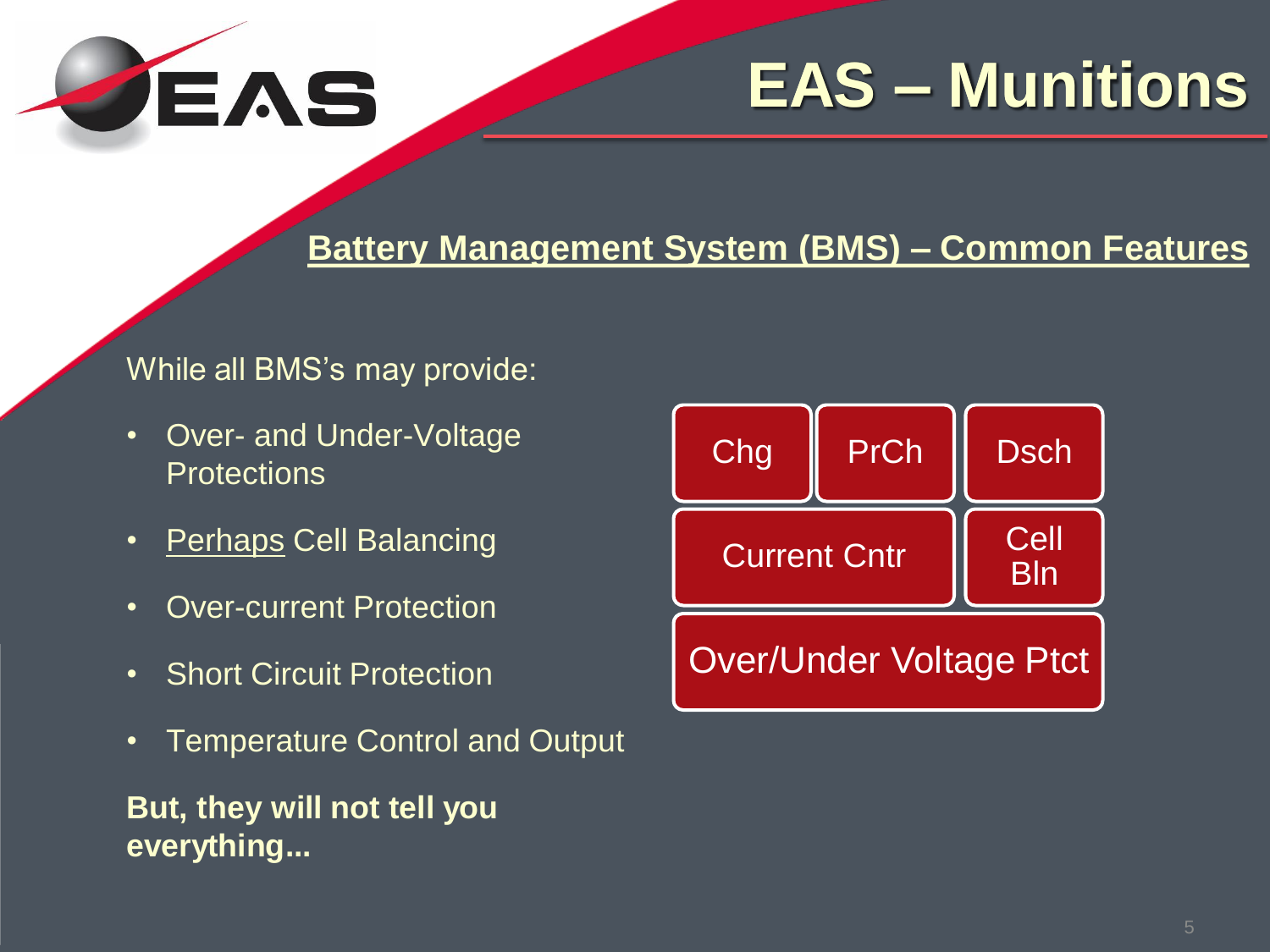

#### **Battery Management System (BMS) – New Features**

Not all BMS's inform the user about a detected failure:

- What if the balancing stopped working?
- Cell Failure detection
- Sleep mode
- Can some features be turned on and off depending on the applications?

Such cost effective BMS's are not available off-the-shelf. The cost effective BMS will periodically check all its main functions and provide the status and specific alert to the user.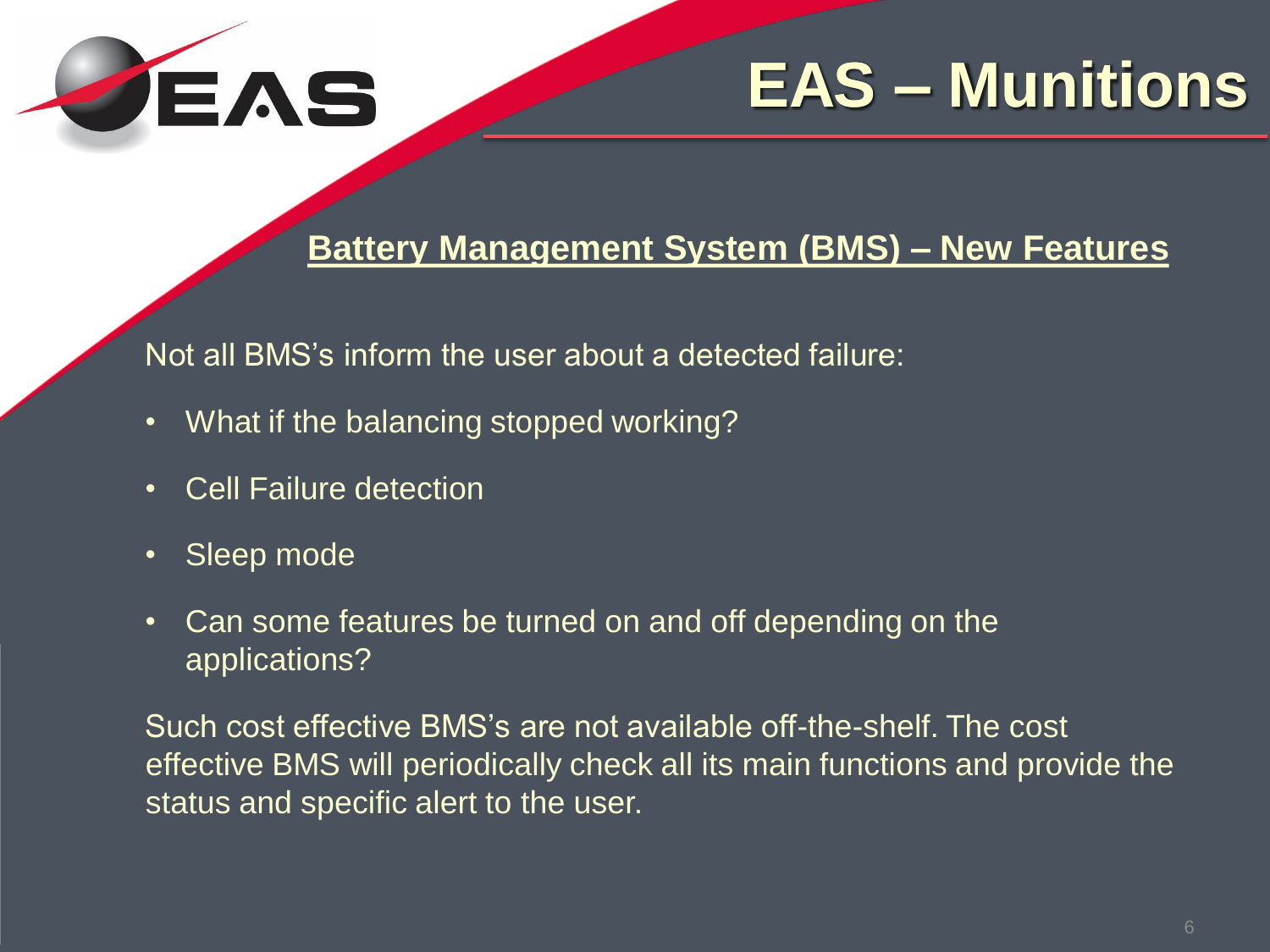

#### **Battery Management System (BMS) – Military**

- Designed for and used in new Flight Termination Systems (FTS)
- Monitors and protects between 3 8 cells connected in series



- Supports Li-Ion -CoO2, -MnO4, -FePO4 and other chemistries
- Driven by and meets RCC-319 specification and requirements (RSO witnessed)

Comparison Table (next slide) between a good acceptable BMS and the one required for FTS Li-Ion battery per RCC-319.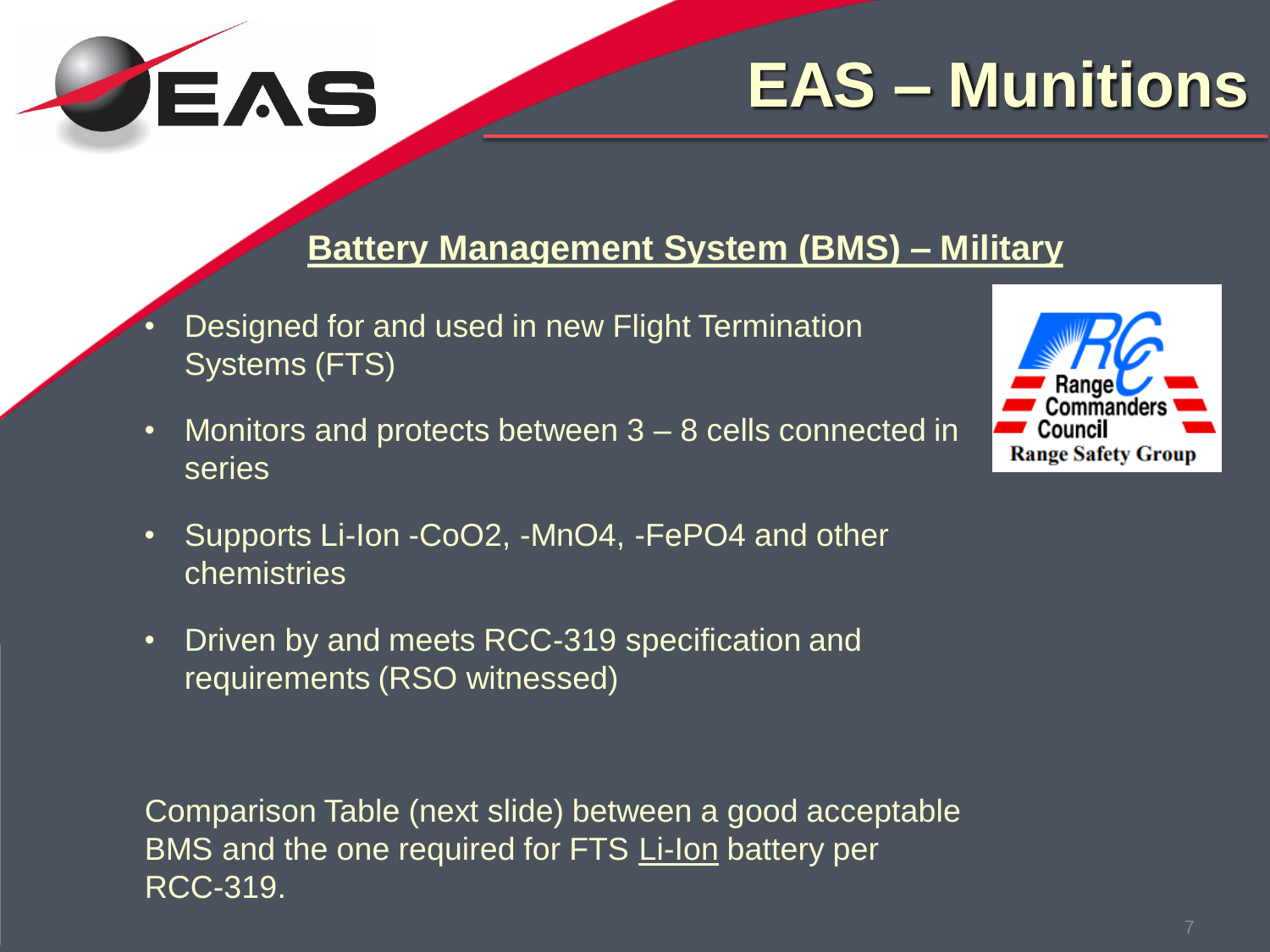

#### **Battery Management System (BMS) – FTS**

| <b>Description</b>            | <b>Standard BMS</b> | <b>RCC-319</b> |
|-------------------------------|---------------------|----------------|
| Over-voltage                  | <b>Yes</b>          | <b>Yes</b>     |
| Under-voltage                 | <b>Yes</b>          | <b>No</b>      |
| Over-current (charging)       | <b>Yes</b>          | Yes            |
| Over-current (discharging)*   | <b>Yes</b>          | <b>No</b>      |
| Short circuit protection*     | Yes                 | <b>No</b>      |
| <b>Reverse Polarity</b>       | <b>Yes</b>          | Yes            |
| <b>Temperature Control</b>    | <b>Yes</b>          | <b>Yes</b>     |
| <b>Cell Balancing</b>         | <b>Yes</b>          | <b>Yes</b>     |
| <b>Cell Connectivity Lost</b> | <b>Yes</b>          | Yes            |
| <b>Customized Alerts</b>      | Yes                 | <b>No</b>      |
| Firmware*                     | <b>Yes</b>          | <b>No</b>      |
|                               |                     |                |

#### **Note:**

Over-current (discharging) - No fuses allowed inside FTS batteries Firmware - If Yes, Additional testing requires per RCC-319 External each cell voltage monitoring is available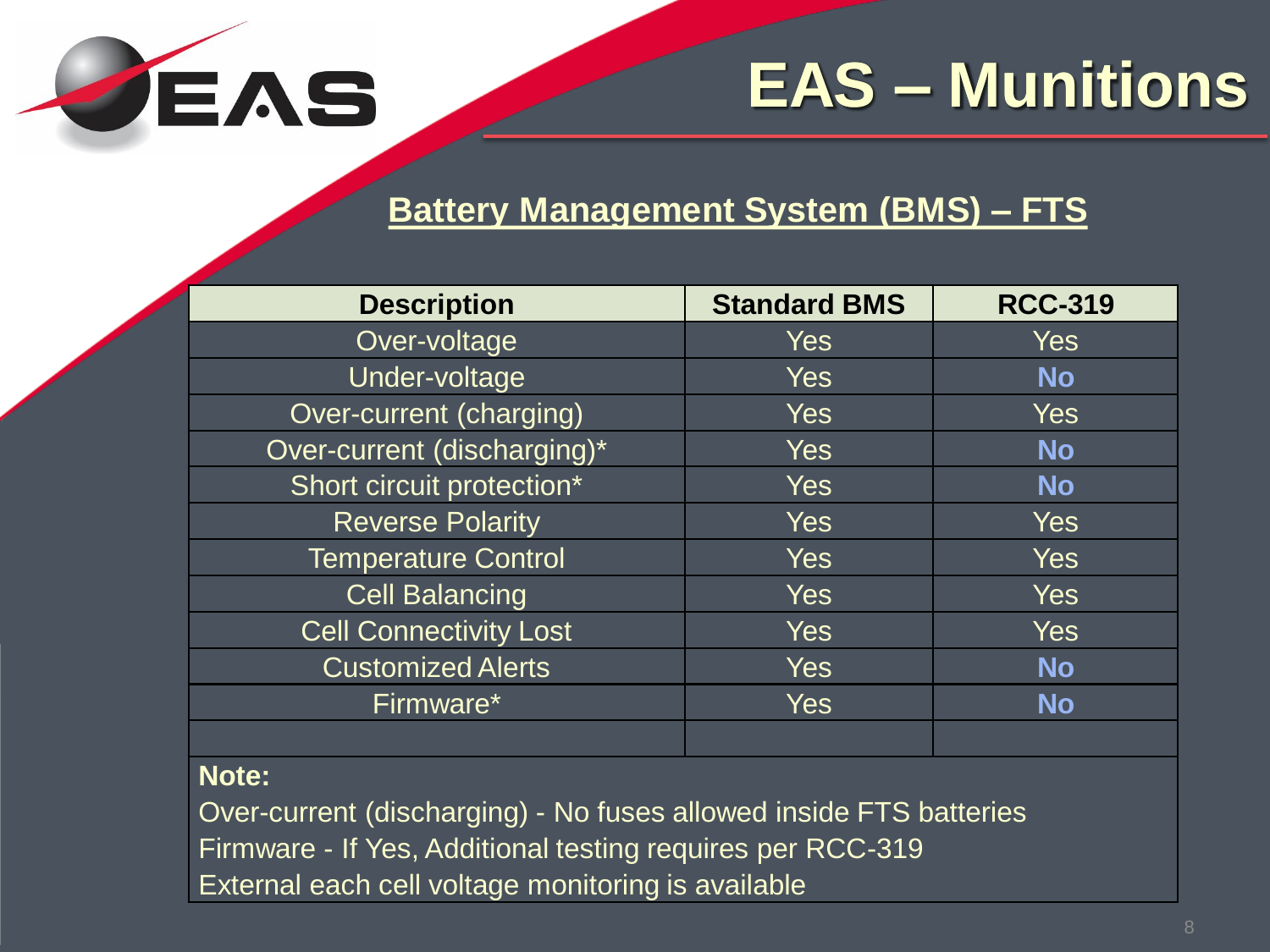

#### **Battery Management System (BMS) – FTS Battery**



### (Device No. G3203C1)

#### *Performance*

**Voltage (V):** 24 to 33.6 **Current (A):** 5 Discharge 1.0 Charge **Rated Capacity (Ah):** 2.8 at 77<sup>o</sup>F (25 <sup>o</sup>C) **Internal Heater:** Yes **Operating Temp. Range (F):**  Charge:  $32^{\circ}$  to  $+113^{\circ}$ Discharge:  $-4^\circ$  to  $+160^\circ$ **Storage Temp. Range (F): <95<sup>°</sup>** 

#### *Physical Characteristics*

Chemistry: Li-Ion Size: 6.26" x 3.56" x 1.34" Weight (lb.): 2.05

*Environmental* RCC319-10 FTS Battery Requirements **Li-Ion FTS Battery**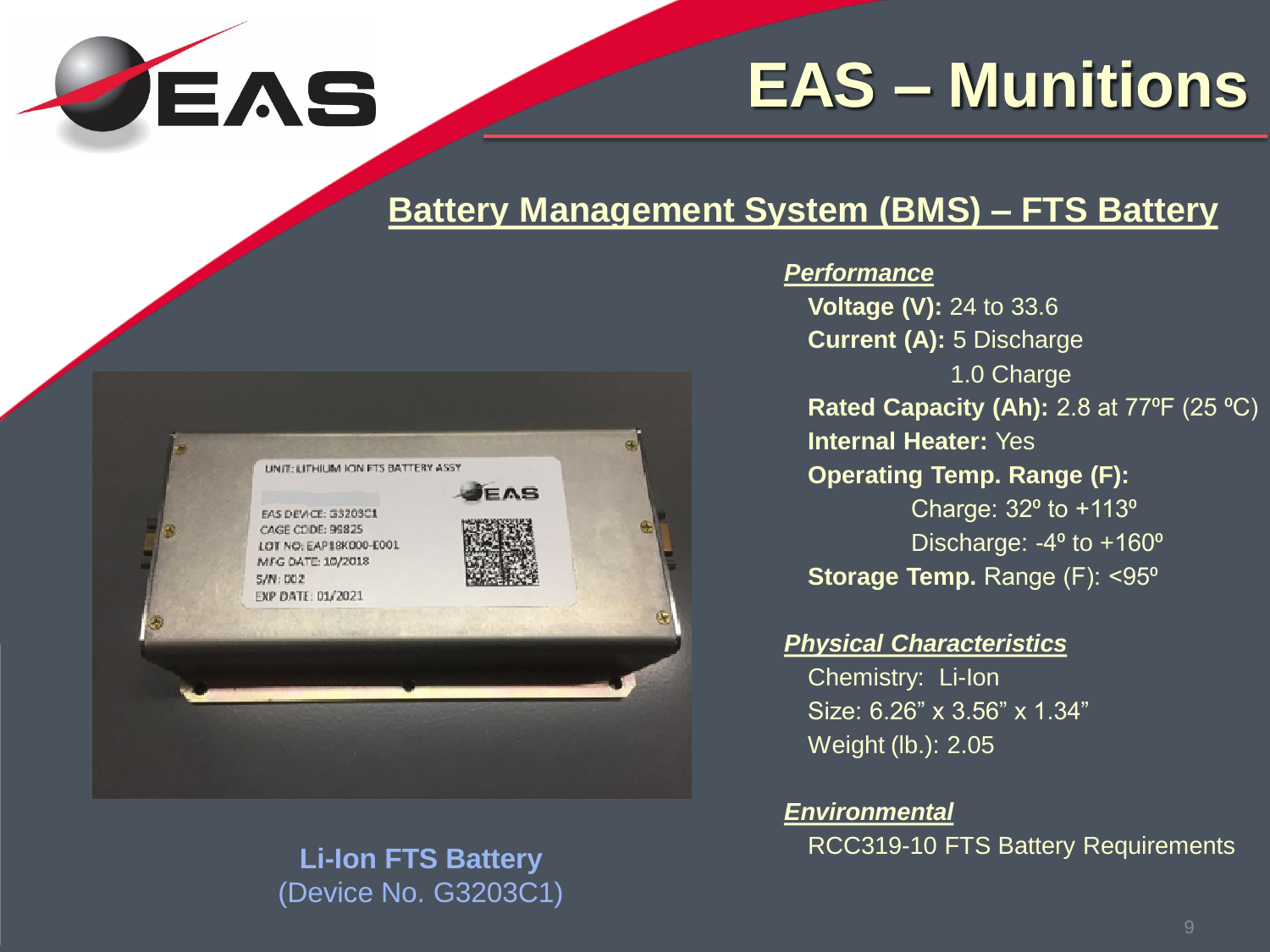

#### **Battery Management System (BMS) – Customization**

How do we smoothly transition from a standard BMS to the one required for the FTS application without a major re-design?

| <b>Description</b>            | <b>Acceptable BMS</b> | <b>RCC-319</b> | <b>Default</b> | <b>Versatility</b> |
|-------------------------------|-----------------------|----------------|----------------|--------------------|
| Over-voltage                  | <b>Yes</b>            | Yes            | On             | On/Off             |
| Under-voltage                 | <b>Yes</b>            | <b>No</b>      | Off            | On/Off             |
| Over-current (charging)       | <b>Yes</b>            | <b>Yes</b>     | On             | On/Off             |
| Over-current (discharging)*   | <b>Yes</b>            | <b>No</b>      | Off            | On/Off             |
| Short circuit protection*     | <b>Yes</b>            | <b>No</b>      | Off            | On/Off             |
| <b>Reverse Polarity</b>       | <b>Yes</b>            | Yes            | Off            | Always On          |
| <b>Temperature Control</b>    | <b>Yes</b>            | <b>Yes</b>     | Off            | On/Off             |
| <b>Cell Balancing</b>         | <b>Yes</b>            | <b>Yes</b>     | On             | Always On          |
| <b>Cell Connectivity Lost</b> | <b>Yes</b>            | <b>Yes</b>     | On             | Always On          |
| <b>Customized Alerts</b>      | <b>Yes</b>            | <b>No</b>      | On             | Always On          |
| Firmware*                     | <b>Yes</b>            | <b>No</b>      | Off            | On/Off             |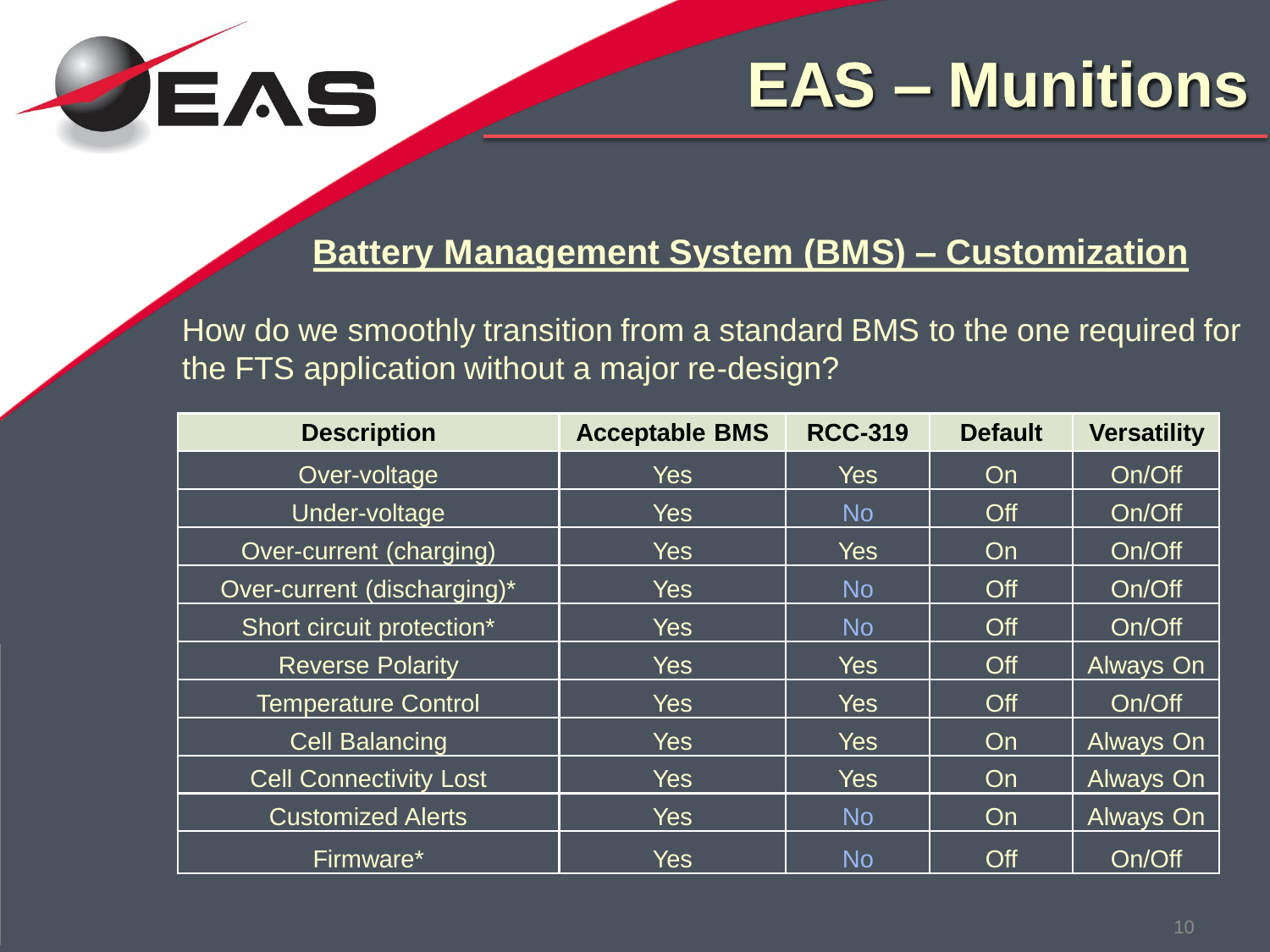

#### **Battery Management System (BMS): Over-Voltage Protection**

- Charging is performed with a 36V power supply, limiting current to 1A.
- With 8 cells connected in series, a fully charged battery would be 33.6V for LCO chemistry.
- Charging will be disabled once the battery pack voltage reaches the value specified by EAS (Currently, it is set to 33.8V)
- Discharging is enabled.

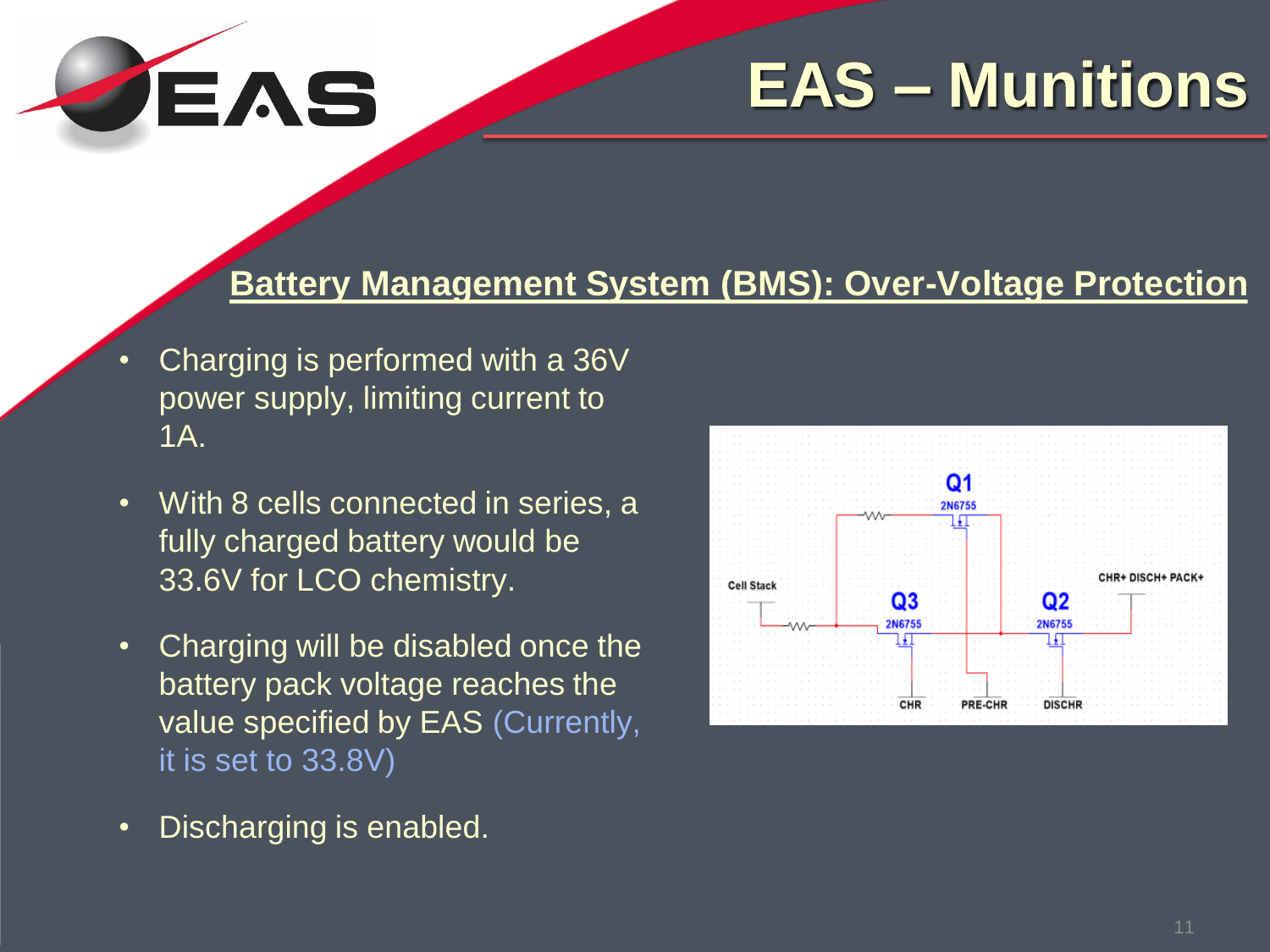

#### **Battery Management System (BMS): Under-Voltage Protection**

- Due to RCC-319, there is no under-voltage protections permitted during discharge. Also, there are no fuses. Traces are sized for 10A of continuous discharge current.
- However, the BMS can be implemented as a charger with the under-voltage protection enabled. Therefore, the low voltage cut-off would be 24V for the LCO chemistry.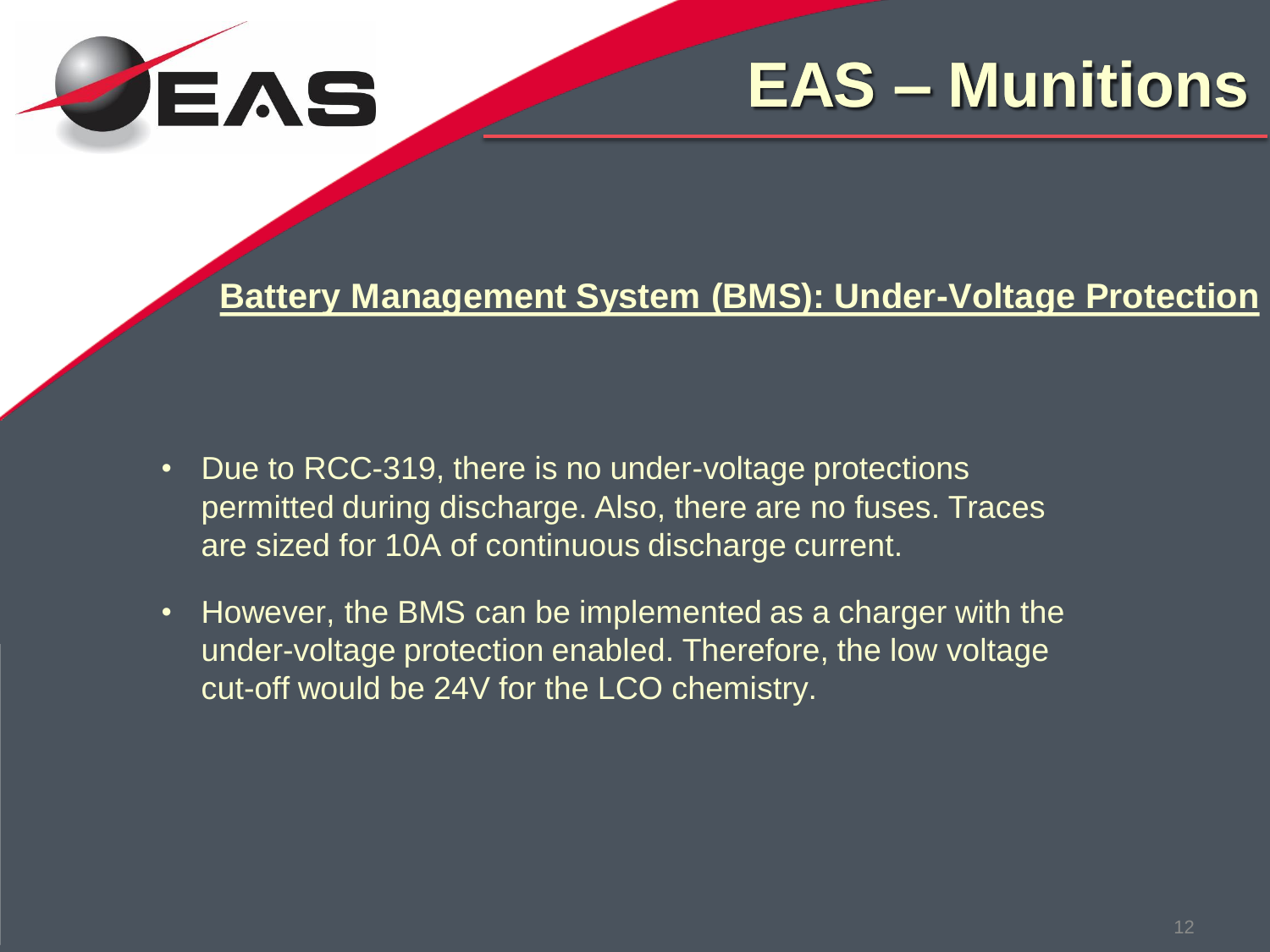

#### **Battery Management System (BMS): Over-Current Protection**

The charge and discharge current are monitored on high side all the time, except during the sleep mode.

The BMS has different current threshold (and time) depending on application. Thresholds are set by EAS.

- Over-Current condition (Charging) Example, multiple batteries connected in parallel
- Over-Current condition (Discharging) Example, fuse clearing in Telecommunication
- Short Circuit condition (Discharge) Example, external short
- Charge and Discharge paths can be separated. Currently, set as one path
- Pre-charge control possible. Designed with the intent to use during charging at cold temperature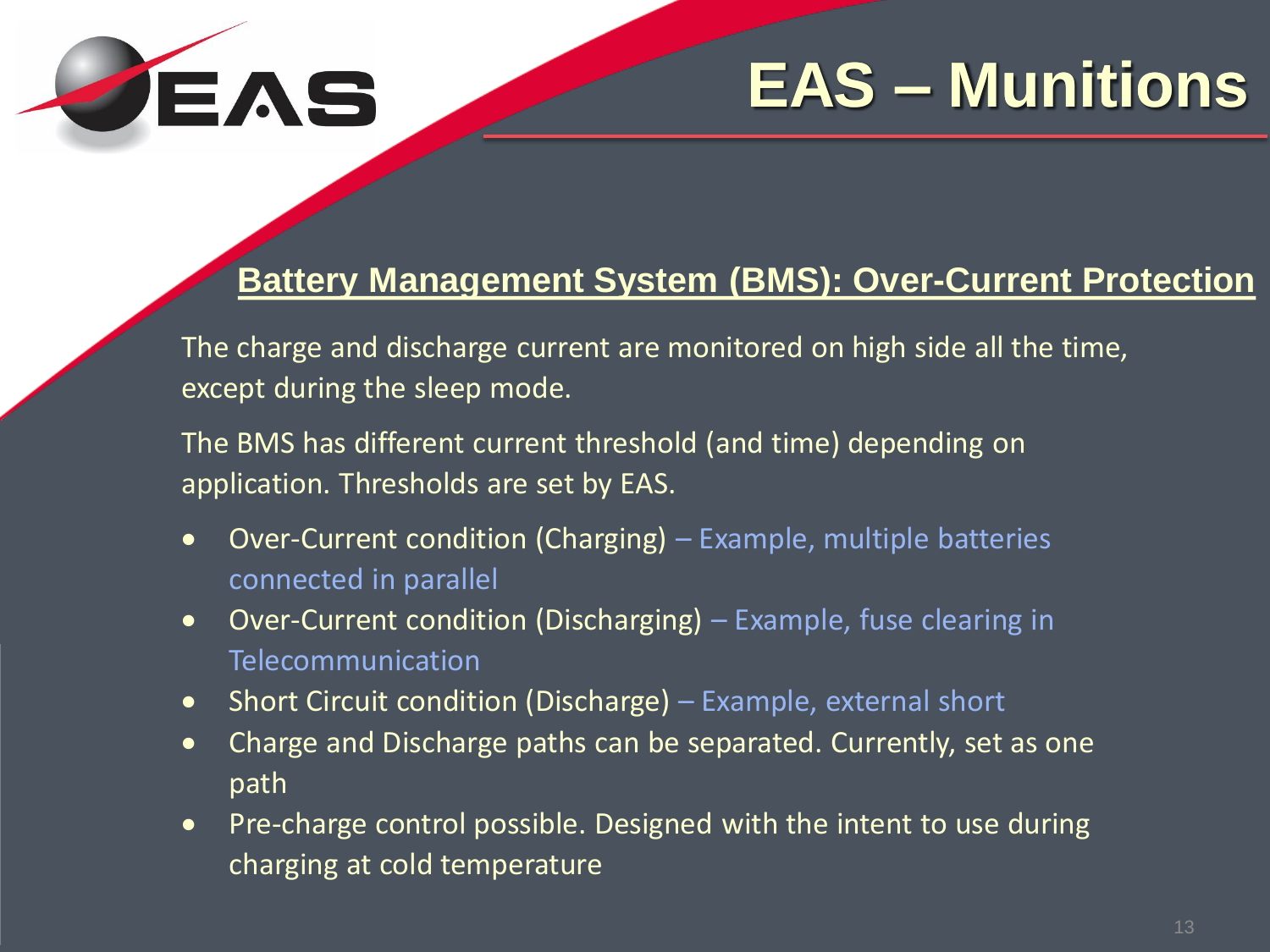

#### **Battery Management System (BMS): Sleep Mode**

- The battery pack goes into the sleep mode if there has been no current flow for a certain period of time. That time duration is set by EAS.
- Sleep mode condition adds **prolonged storage** of the batteries. The re-charge can be done once a year instead of every 6 months (typical).
- The battery gets out of sleep mode immediately once a charger is connected or a current flow is detected (wake-up condition).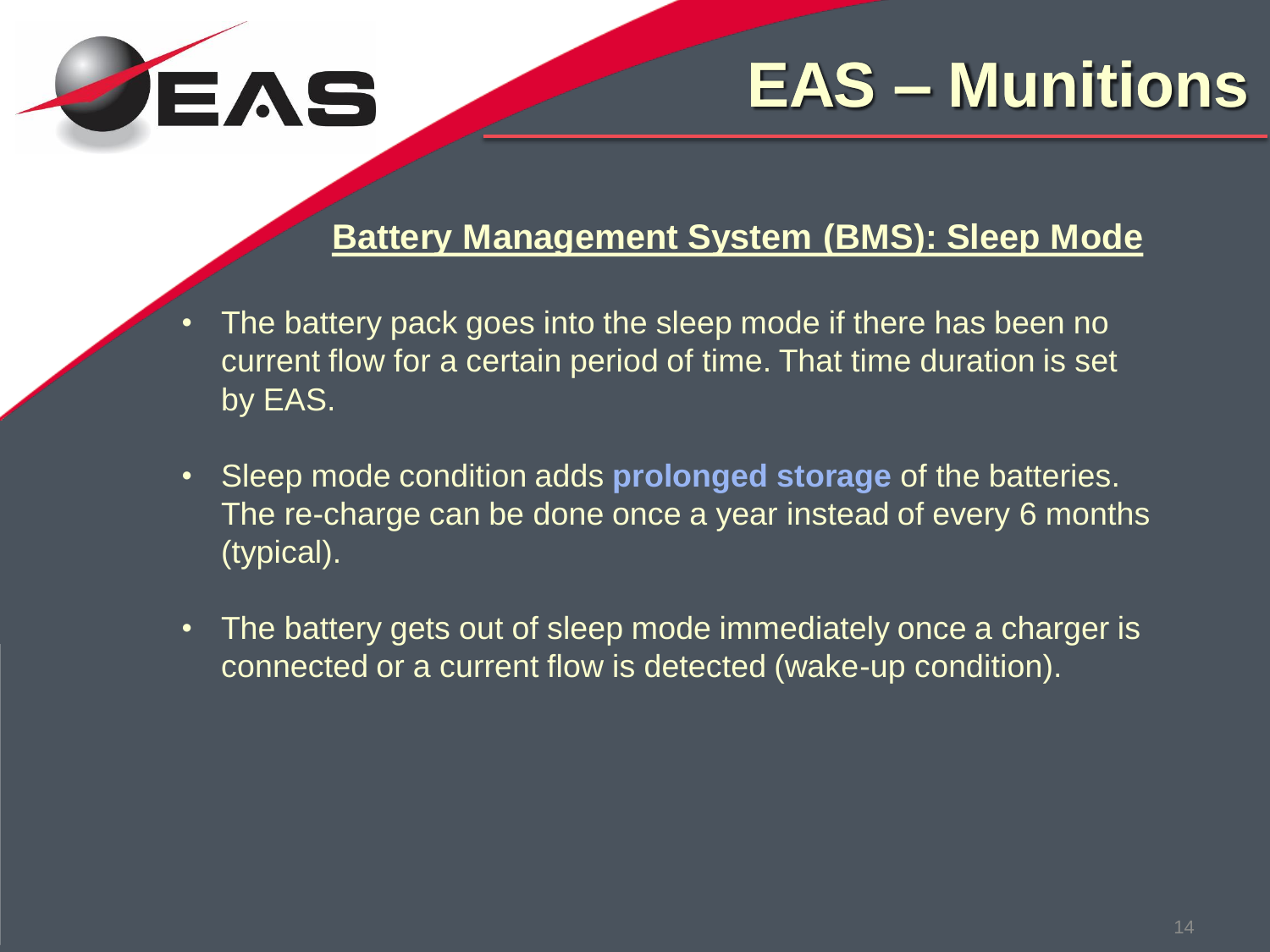

#### **Battery Management System (BMS): Temperature Control**

- One RTD for external use. It is physically placed on the cell #4.
- Two thermistors for internal BMS use. They can be used to monitor FET temperature, battery pack temperature or additional cell temperature.
- Over-temperature condition is set by EAS. The battery pack would shut down if the overtemperature condition is detected.
- Normal condition will return once the condition is cleared. Currently, this feature is not used. It can be enabled at any time, or when used as a charger.



| +80C   | 0.15V |  |
|--------|-------|--|
| $+50C$ | 0.29V |  |
| $+25C$ | 0.46V |  |
| 0C     | 0.62V |  |
| $-20C$ | 0.71V |  |
| $-40C$ | 0.75V |  |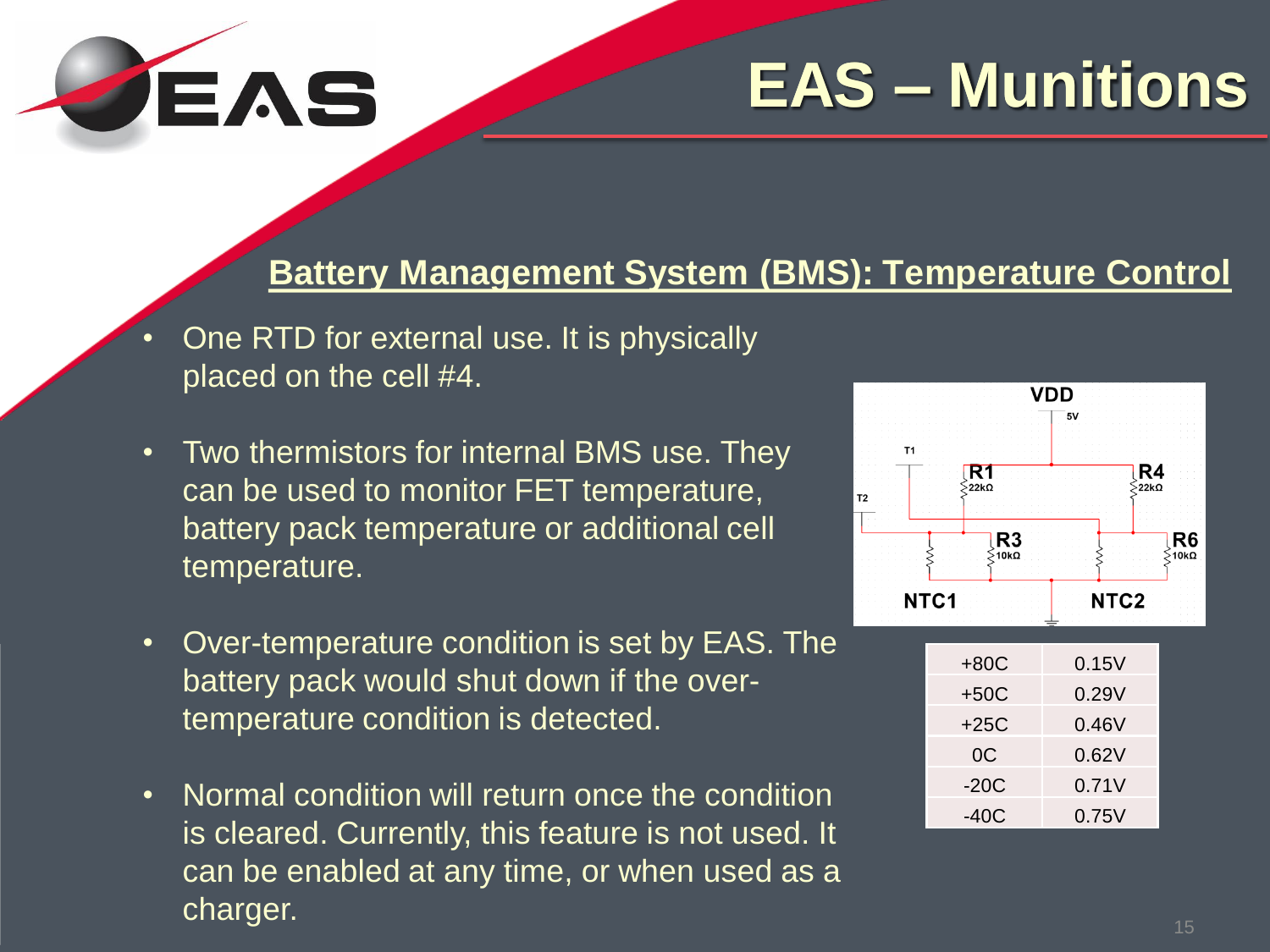

#### **Battery Management System (BMS): Cell Balancing**

- Each cell balancing FET turns automatically once the cell voltage reached 4.2V (LCO chemistry). This voltage can be changed by EAS depending on the cell chemistry used
- It is passive balancing. Balancing resistors are sized to sink 100 mA of current
- Balancing stops when the cell voltage drops below 4.2V (LCO chemistry)

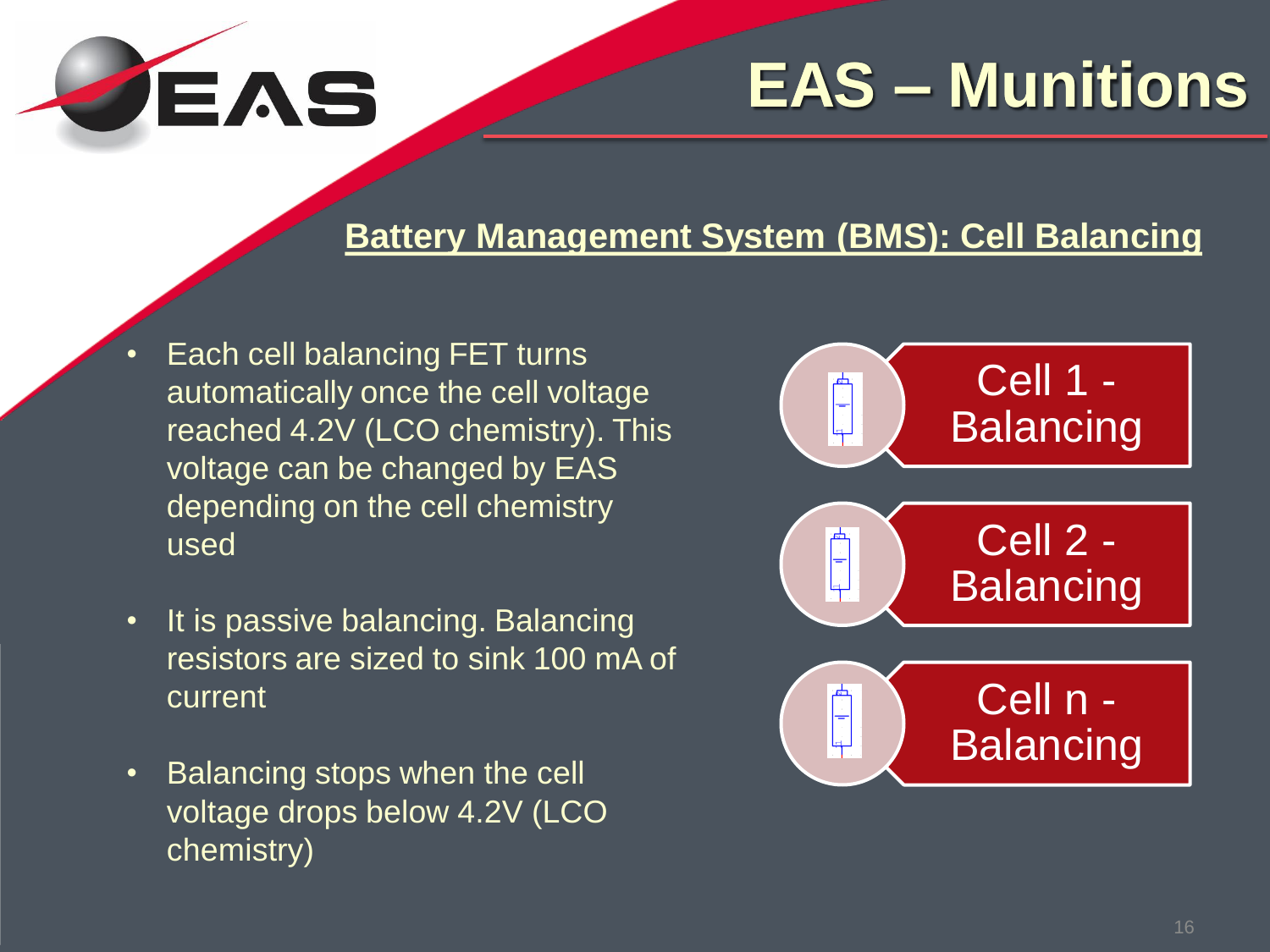# JEAS

## **EAS – Munitions**

#### **Battery Management System (BMS): Cell Connectivity Lost**

- As an additional safety feature, Cell Connectivity (Open-Wire) detection has been implemented. The main goal of this feature is to turn off the power FETs if there is an open wire to prevent the cells being excessively charged or discharged.
- Over-voltage and under-voltage protection will not detect if cell balancing has been compromised. Therefore, cell(s) can still be damaged despite over-voltage and undervoltage protections functioning properly.
- Cell Connectivity (Open-Wire) detection checks connectivity of the cell to the balancing circuitry and checks balancing FETs connectivity.

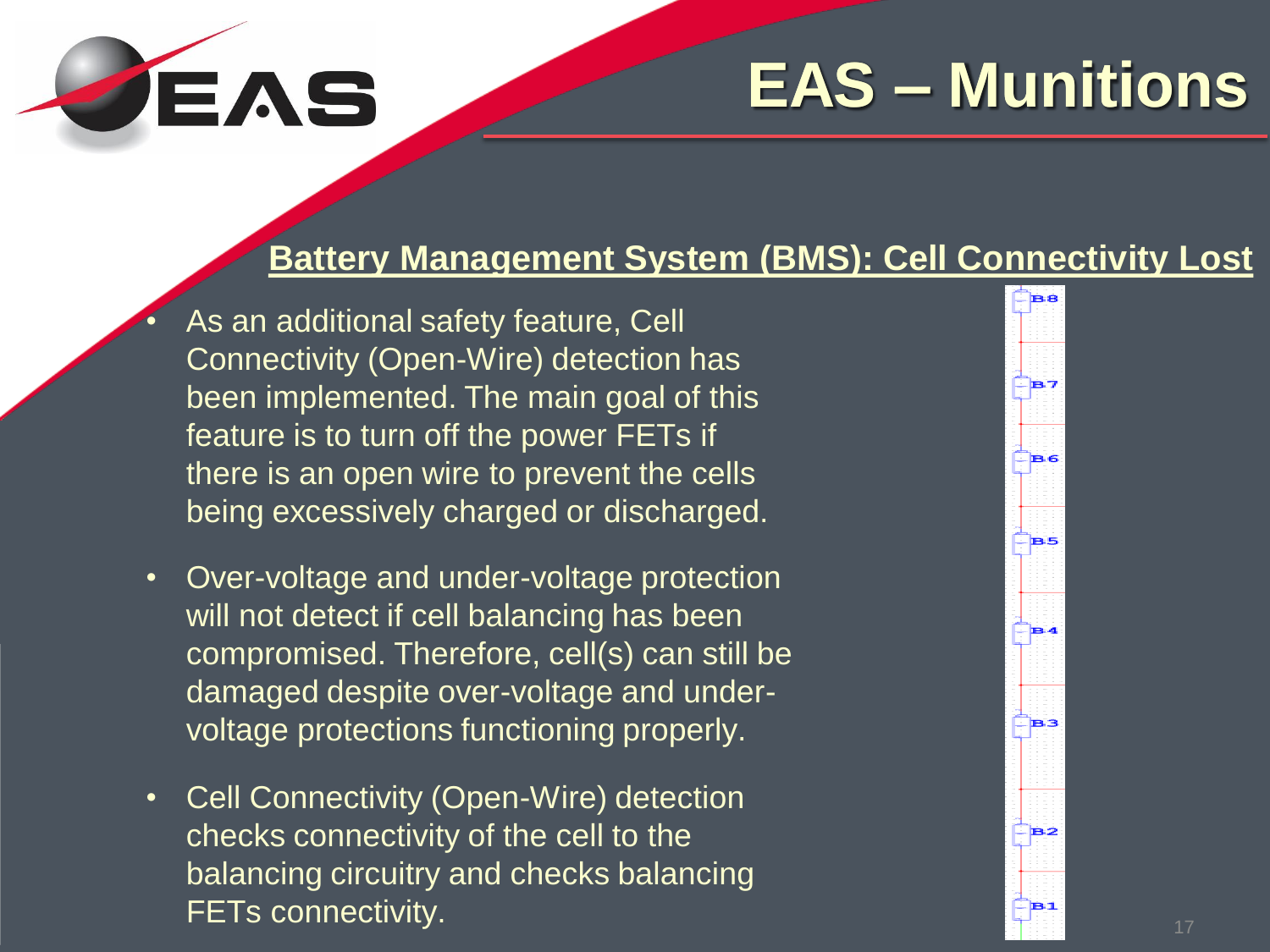

#### **Battery Management System (BMS): Customized Alerts**

At the battery level, there are no visual alerts (i.e. LEDs, displays). There is RS-485 output for the external charger/analyzer. The external charger would have customized visual indicators for as many or as little alerts as desired. Current design would have an LED indicating the following events:

- Battery charging and discharging
- Battery pack shutting down

| Temperature: | 25.5C  |  |
|--------------|--------|--|
| Humidity:    | 83. Z  |  |
| Voltage:     | 220 U  |  |
| Current:     | 12.2 A |  |

- Open-wire detection
- Over-current protection, Over-, Under-voltage protection
- Over-temperature protection
- More alerts can be easily implemented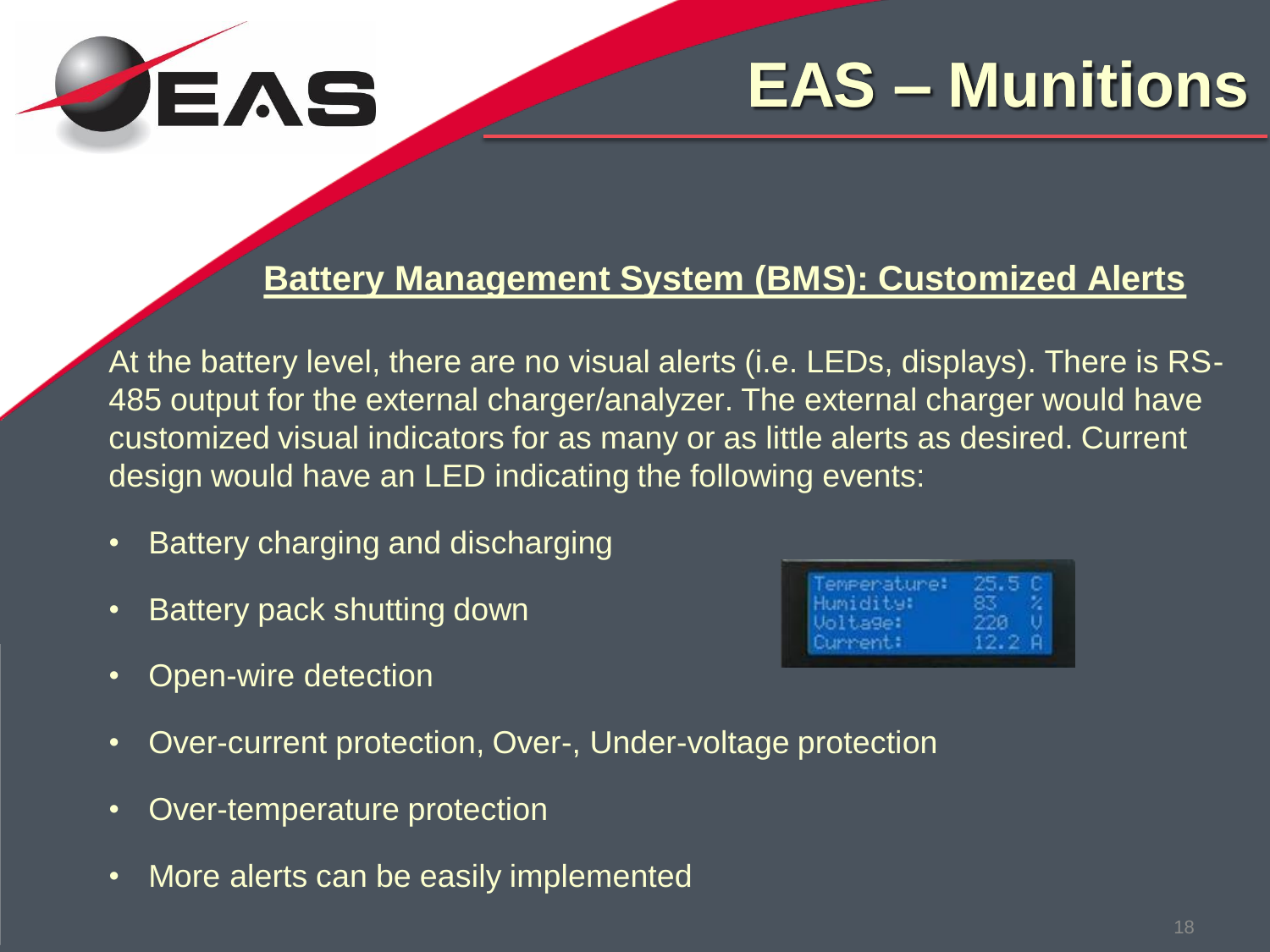

#### **Battery Management System (BMS): RTD Output**

Precision RTD output mounted on the cell #4. This output is used during flight:

A sample is listed below:

- 1,236 Ohms for 61 degrees C
- 1,097 Ohms for 25 degrees C
- 1,020 Ohms for 5 degrees C
- 961 Ohms for -10 degrees C
- 882 Ohms for -30 degrees C
- 843 Ohms for -40 degrees C

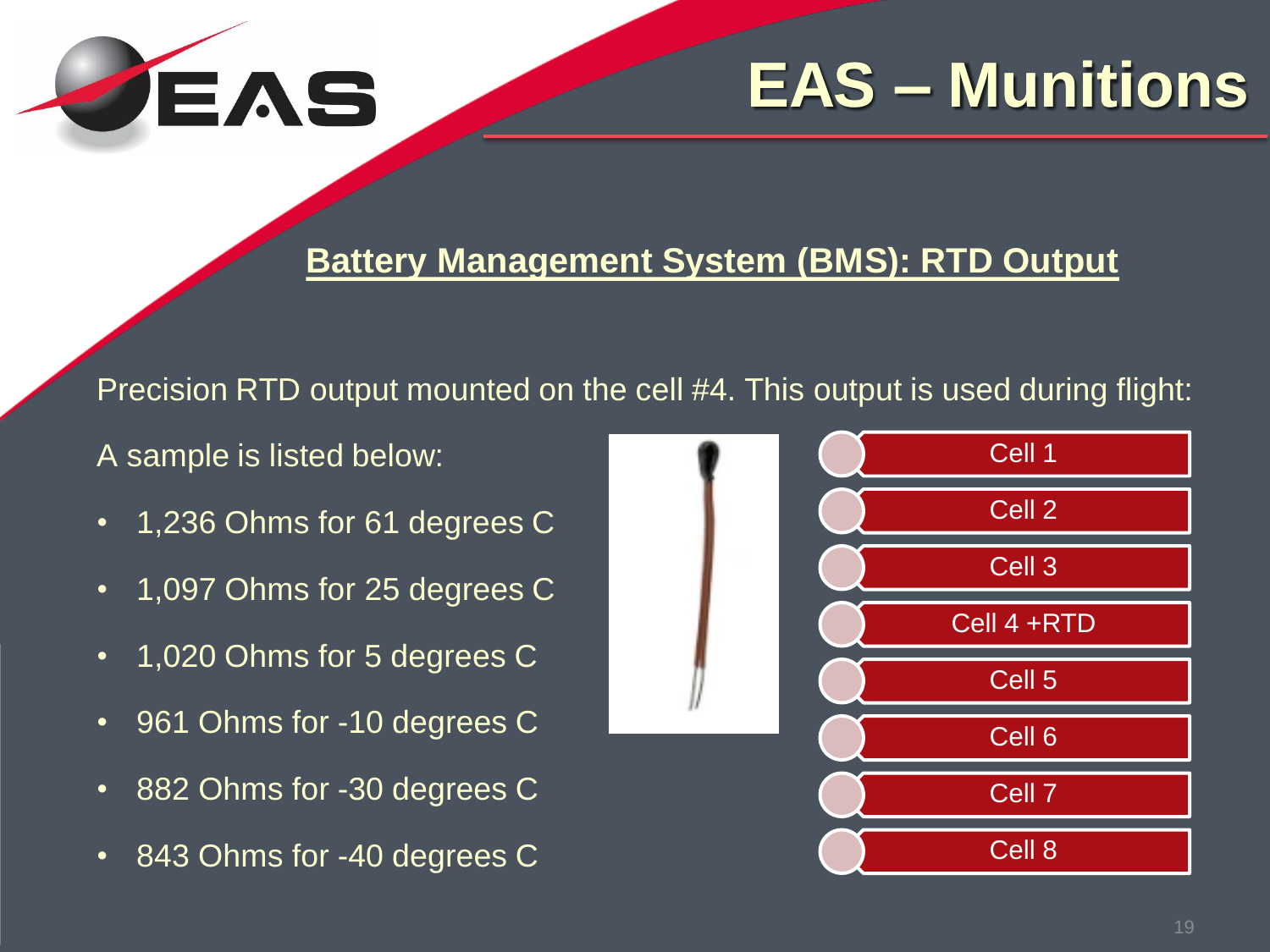

**Battery Management System (BMS): Heater Functionality**

Battery BMS has an integrated heater for cold discharge applications:

- EAS programs the desired On and Off temperatures
- Automatic On/Off switching
- Requires external power supply (32V, 16W)

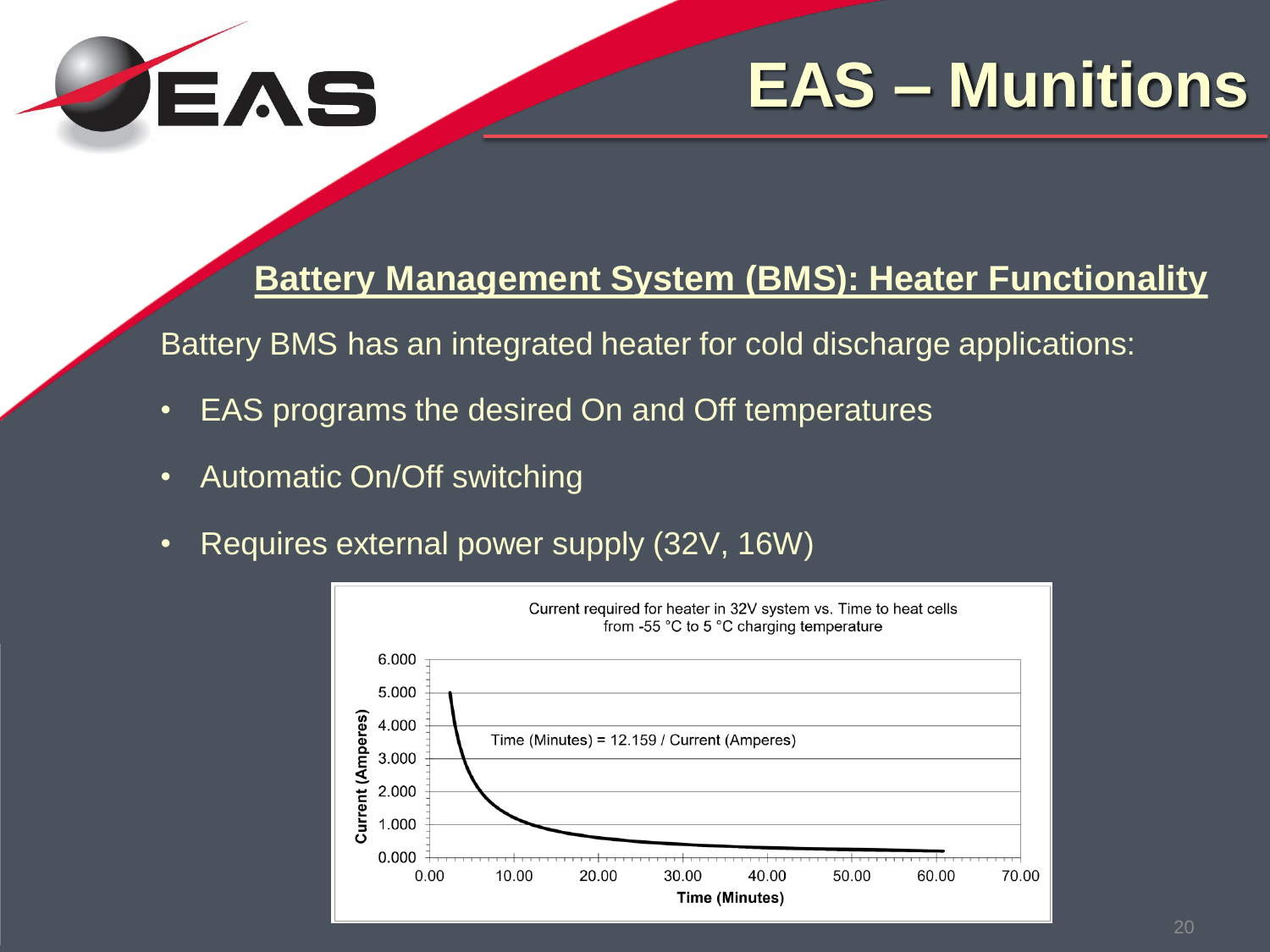

#### **Battery Management System (BMS): Charger/Analyzer**

Because of the flexibility and versatility of the BMS in the Li-Ion battery, the board can be easily integrated into a portable charger. All the important features for the charger can be easily enabled:

- Plot of each cell voltage
- Plot of the total battery voltage
- Current flowing in and out of the battery
- RTD measurement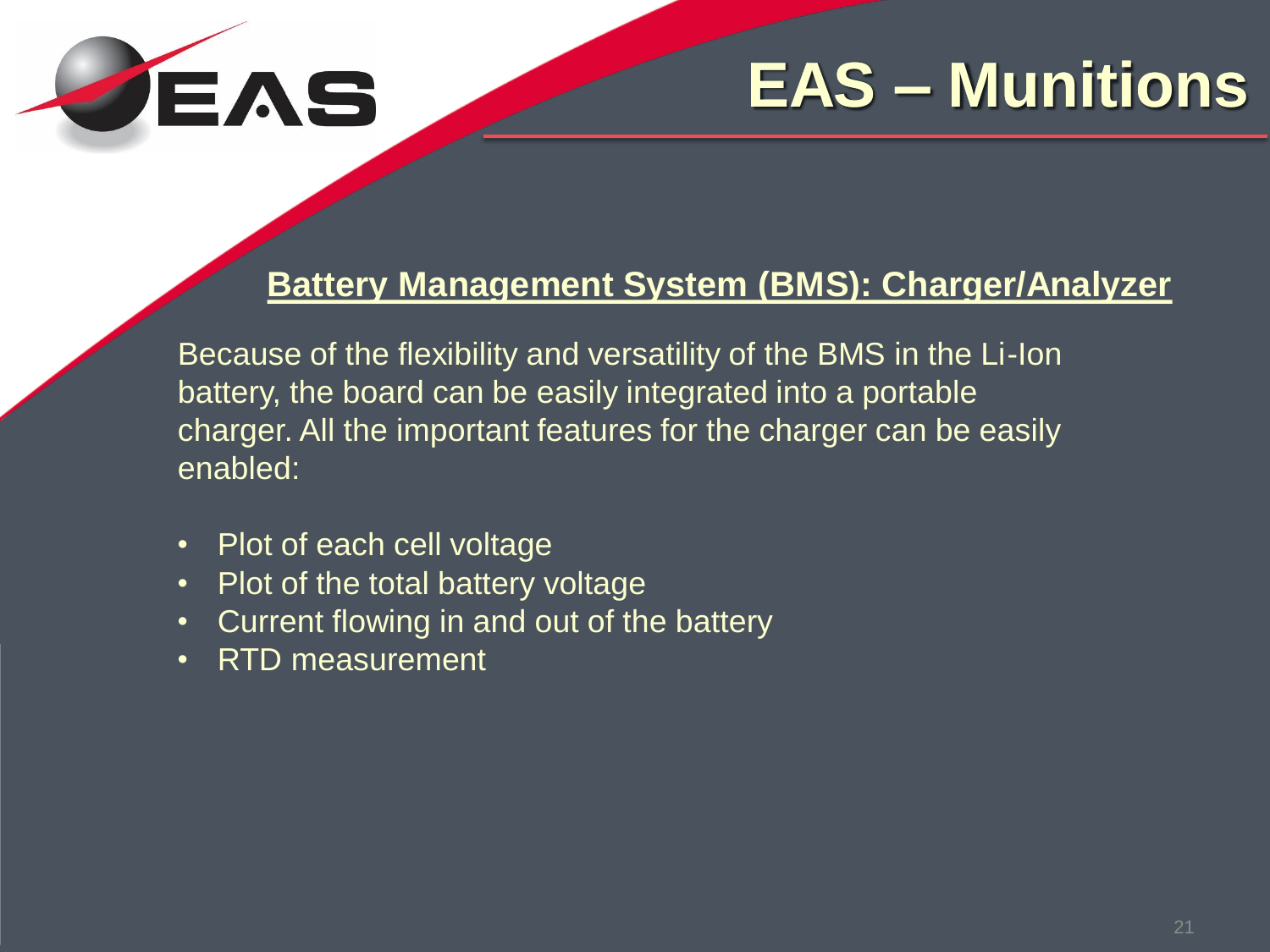

#### **Battery Management System (BMS): Environmental Testing**

BMS boards passed various vibrations and shock testing up to 10db as part of the FTS battery qualification at hot and cold extremes:

- Board did not crack or break
- Components on the boards did not crack or break
- No signs of fatigue or failures